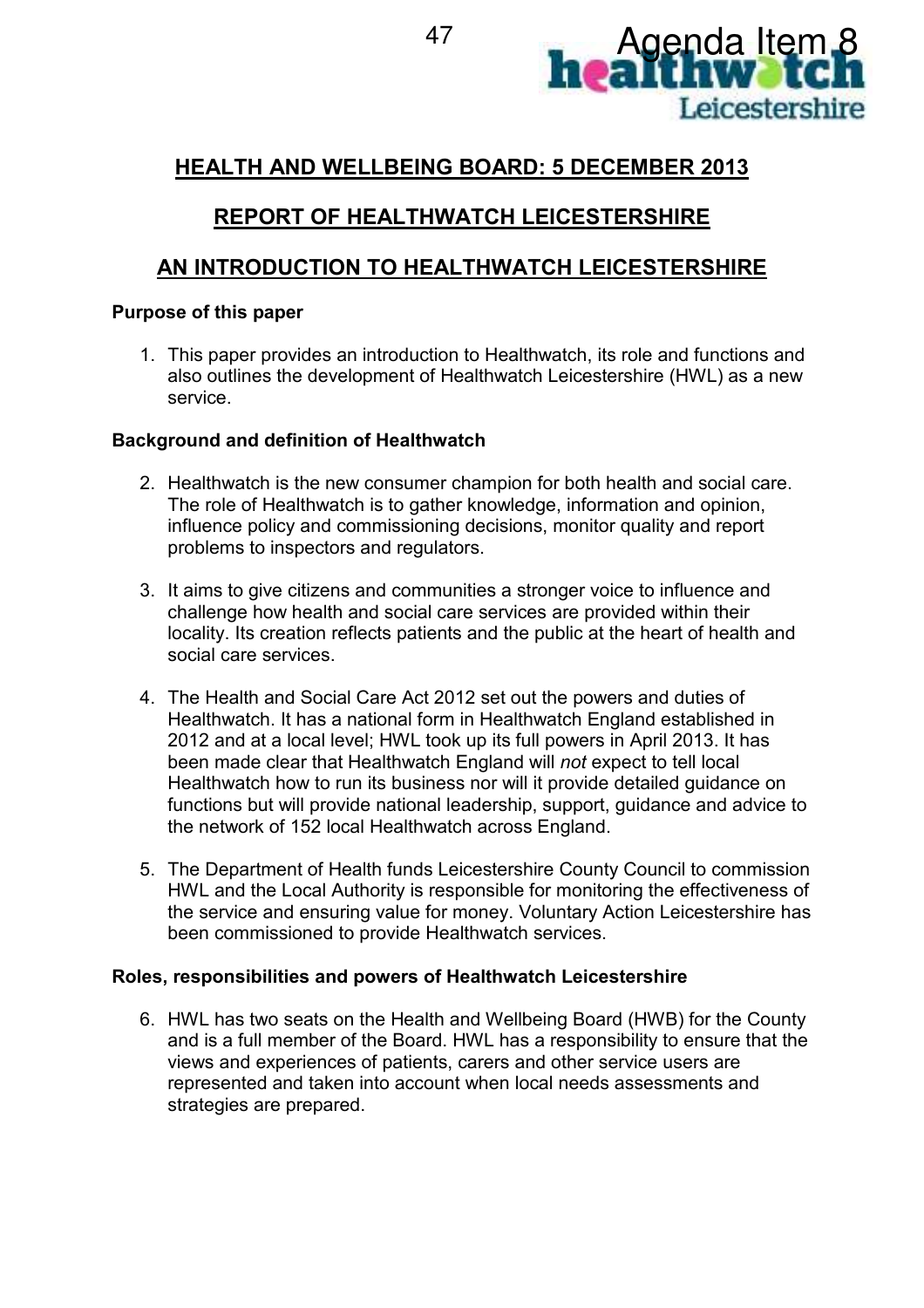- 7. HWL will provide authoritative, evidence-based feedback and challenge to patient and service user groups and organisations responsible for commissioning or delivering local health and social care.
- 8. HWL has a role to promote public health, health improvements and in tackling health inequalities, it will make sure that health and social care services meet the needs of all Leicestershire residents and take account of equality legislation.
- 9. There is an explicit requirement in the Health and Social Care Act that the way in which a local Healthwatch exercises its functions must be representative of local people and different users of services, including carers.
- 10. HWL promotes and supports the involvement of citizens (patients and the public) in the commissioning and provision of local health and care services and where possible that their views influence how services are to be run.
- 11. HWL will promote patient choice and support the public in making informed choices in the health and social care provision they require, and if gaps are identified, bring them to the attention of commissioners.
- 12. Through representing the views of communities and their concerns about their local health and social care services, HWL will build a picture of where services are doing well and where they can be improved.
- 13. HWL is building strong links with other key improvement bodies such as scrutiny committees and if necessary can alert Healthwatch England and the Care Quality Commission to concerns about specific care providers.
- 14. HWL signposts people to, information about local health services and how to access them offering choices and what to do when things go wrong; this includes signposting people to the relevant provider. It does **not** deal with individual complaints (nor will it duplicate services provided by PowHer Advocacy who have been commissioned by a cohort of Local Authorities across the East Midlands to fulfil the advocacy requirements set out under the Health and Social Care Act 2012).

#### **Working with the Independent Complaints Advocacy Service (ICAS) provider**

15. HWL will work in partnership with the PowHer Advocacy and ensure that information on NHS complaints is fed into intelligence reports to ensure a full understanding of the issues facing the community.

#### **HWL structures, governance and service**

16. The transition arrangements include an overarching HW Interim Leadership Group (supported by a wider Reference Group) that is made up of members of the public and service users, voluntary and community sector representatives, who represent the diverse communities for the County.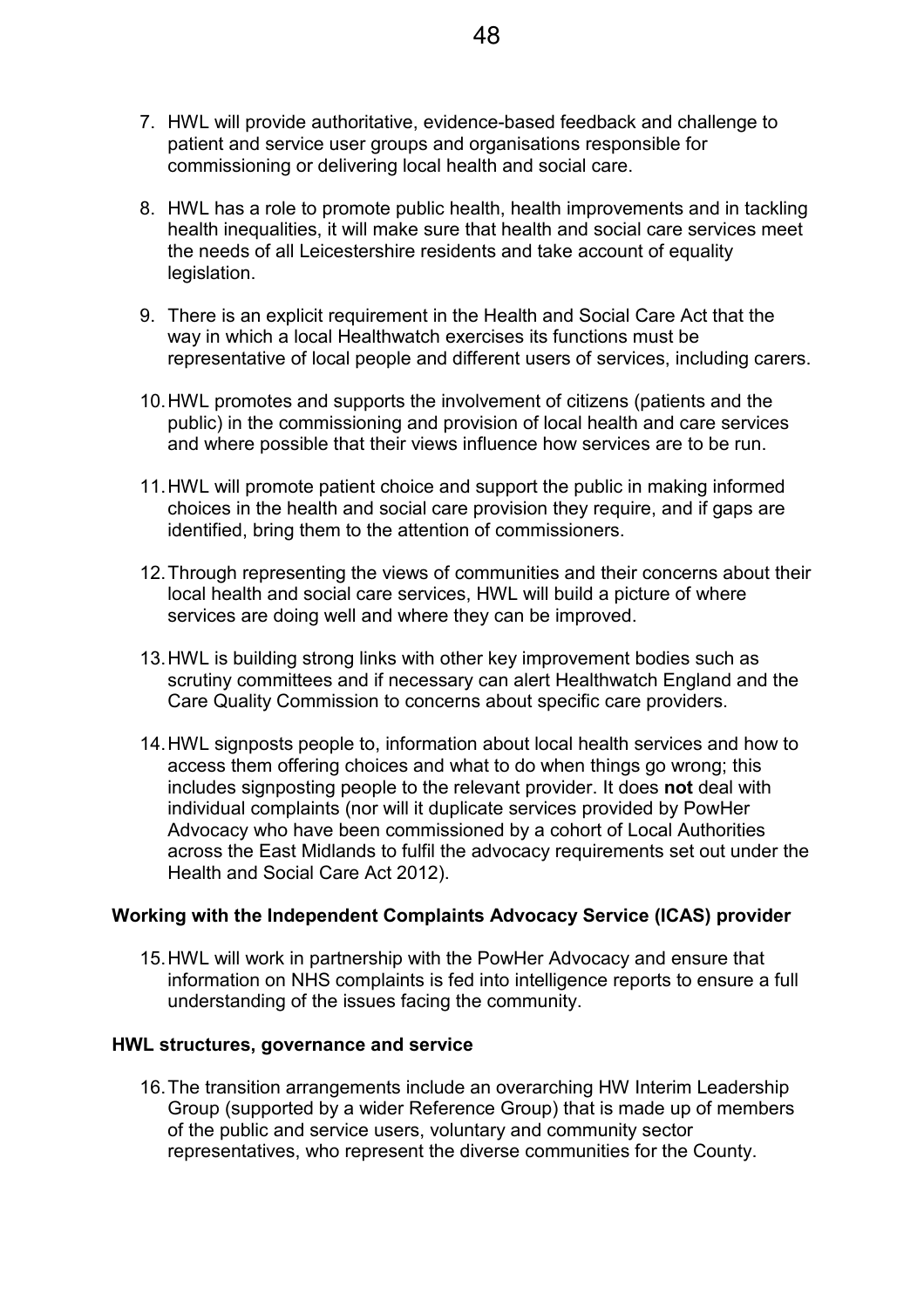- 17. While VAL is responsible for the Healthwatch contract, the HWL Board is the autonomous body that drives and oversees the work ensuring that HWL is accountable to the public and stakeholders. There will be working arrangements between the VAL Trustee Board and HWL Board, to ensure clear lines of responsibility, independence and accountability.
- 18. The VAL Trustees will employ staff to support the work of Healthwatch, and have responsibility for financial management, insurance and contract compliance.
- 19. HWL works as a partnership between volunteers and paid staff to fulfil its responsibilities and provide its services. There is a small staff covering its outreach, research, relationships, communications, and signposting and advice responsibilities.
- 20. HWL membership is drawn from former LINks members, community groups, service users and citizens. The following is a summary of what membership entails:
	- Directly elect the HWL Board
	- Ensures representation, transparency and accountability of Healthwatch via membership conferences, networks, local activity, and campaigning etc.
	- Provides active volunteer membership of Healthwatch work groups and 'high-level' volunteers representing HWL at e.g. CCGs, LPT, UHL, EMAS, and NHS England Local Area Team - Quality Surveillance Group meetings and trained Enter and View volunteers.
	- Includes members and volunteers from those groups we need to reach or who are seldom heard, including young people.
- 21. HWL has powers to 'Enter and View' all publicly funded adult health and social care services and has recruited Authorised Representatives for this role training. A training programme is underway.
- 22. HWL is based at the central offices of Voluntary Action LeicesterShire with easy reach to communities. A system of Locality Ambassadors will be developed to ensure a local presence.

#### **Priority setting and focus for 2014 onwards**

- 23. HWL has been engaged in setting its priorities for 2014 onwards using a range of evidence to help set these including;
	- Health and Wellbeing Board priorities
	- Priorities and evidence from public health
	- Issues and concern raised by Healthwatch members, community groups and citizens (patients and the public)
	- Evidence raised by the CQC relating to Leicestershire
	- National issues from Healthwatch England